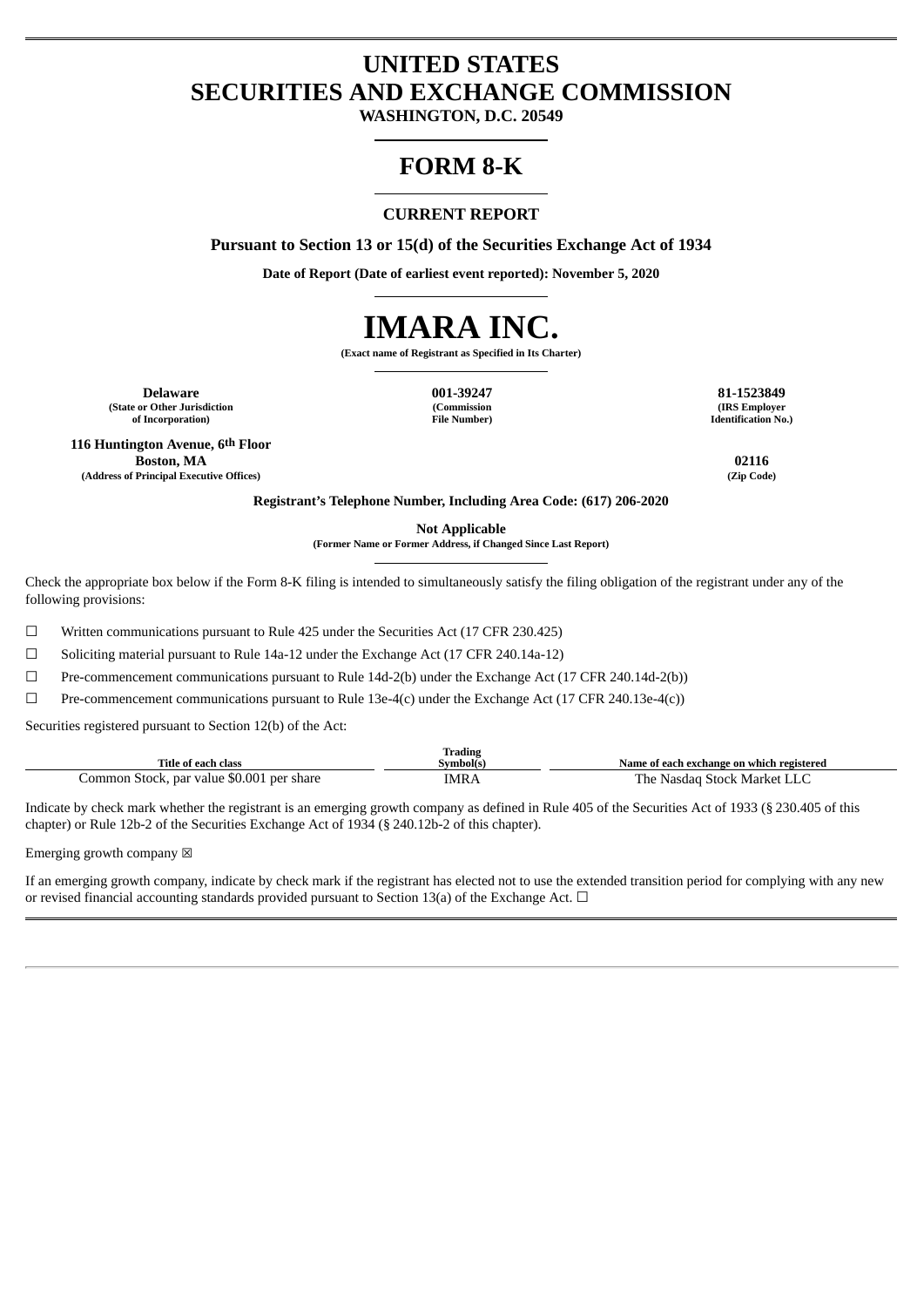#### **Item 2.02 Results of Operations and Financial Condition.**

On November 5, 2020, IMARA Inc. (the "Company") announced its financial results for the quarter ended September 30, 2020. The full text of the press release issued in connection with the announcement is being furnished as Exhibit 99.1 to this Current Report on Form 8-K and is incorporated herein by reference.

The information in this Item 2.02, including Exhibit 99.1 attached hereto, shall not be deemed "filed" for purposes of Section 18 of the Securities Exchange Act of 1934 (the "Exchange Act") or otherwise subject to the liabilities of that section, nor shall it be deemed incorporated by reference in any filing under the Securities Act of 1933, as amended, or the Exchange Act, except as expressly set forth by specific reference in such a filing.

#### **Item 9.01 Financial Statements and Exhibits.**

(d) Exhibits

| Exhibit<br><b>Number</b> |                                                                                       | Description |
|--------------------------|---------------------------------------------------------------------------------------|-------------|
| 99.1                     | 2020<br>November 5<br>r hv the f<br>. icenad<br>iomnany on<br>Drocc<br><b>Dolonco</b> |             |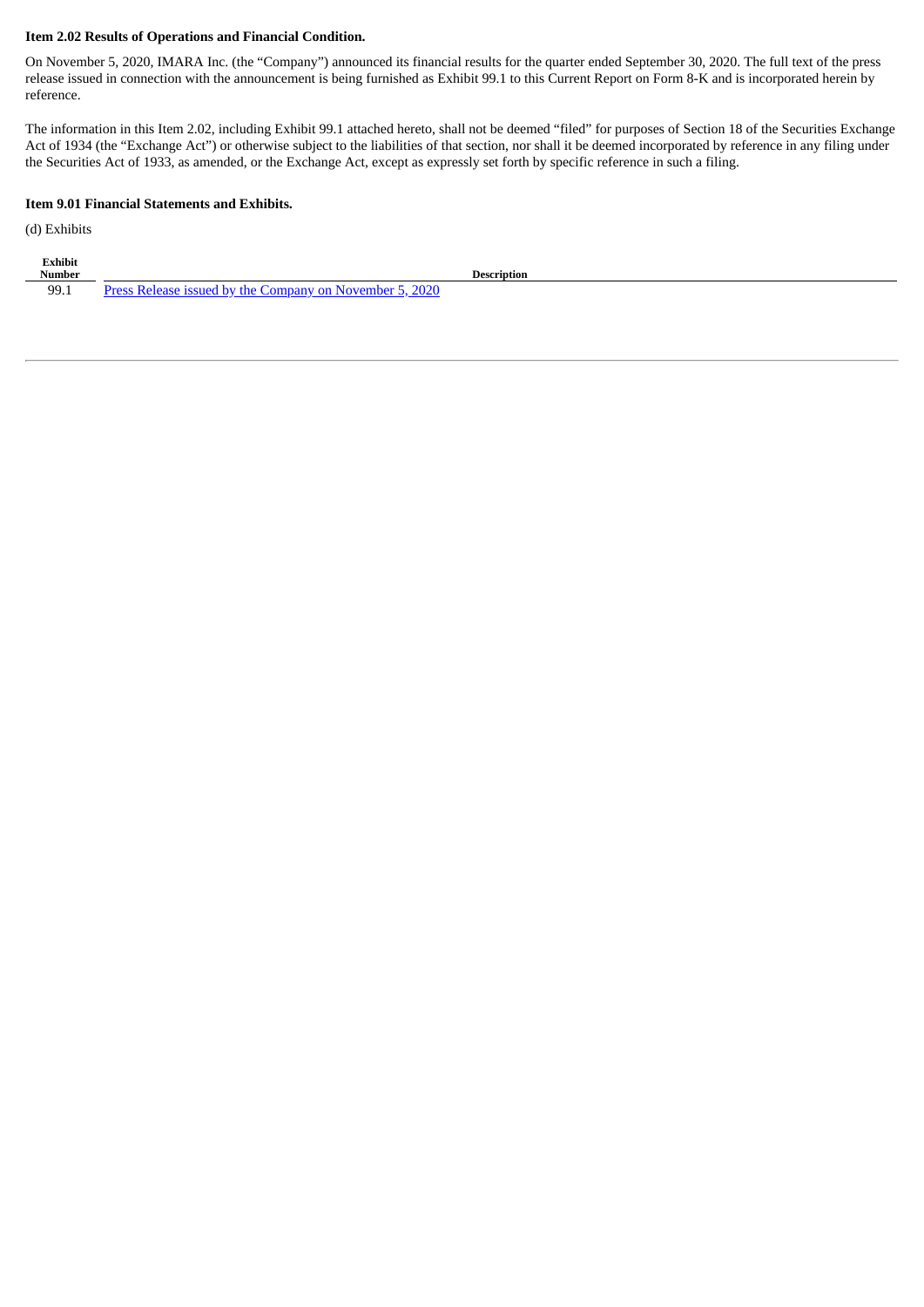#### **SIGNATURES**

Pursuant to the requirements of the Securities Exchange Act of 1934, as amended, the registrant has duly caused this report to be signed on its behalf by the undersigned hereunto duly authorized.

#### IMARA INC.

Name: Rahul D. Ballal Title: President and Chief Executive Officer

Date: November 5, 2020 By:/s/ Rahul D. Ballal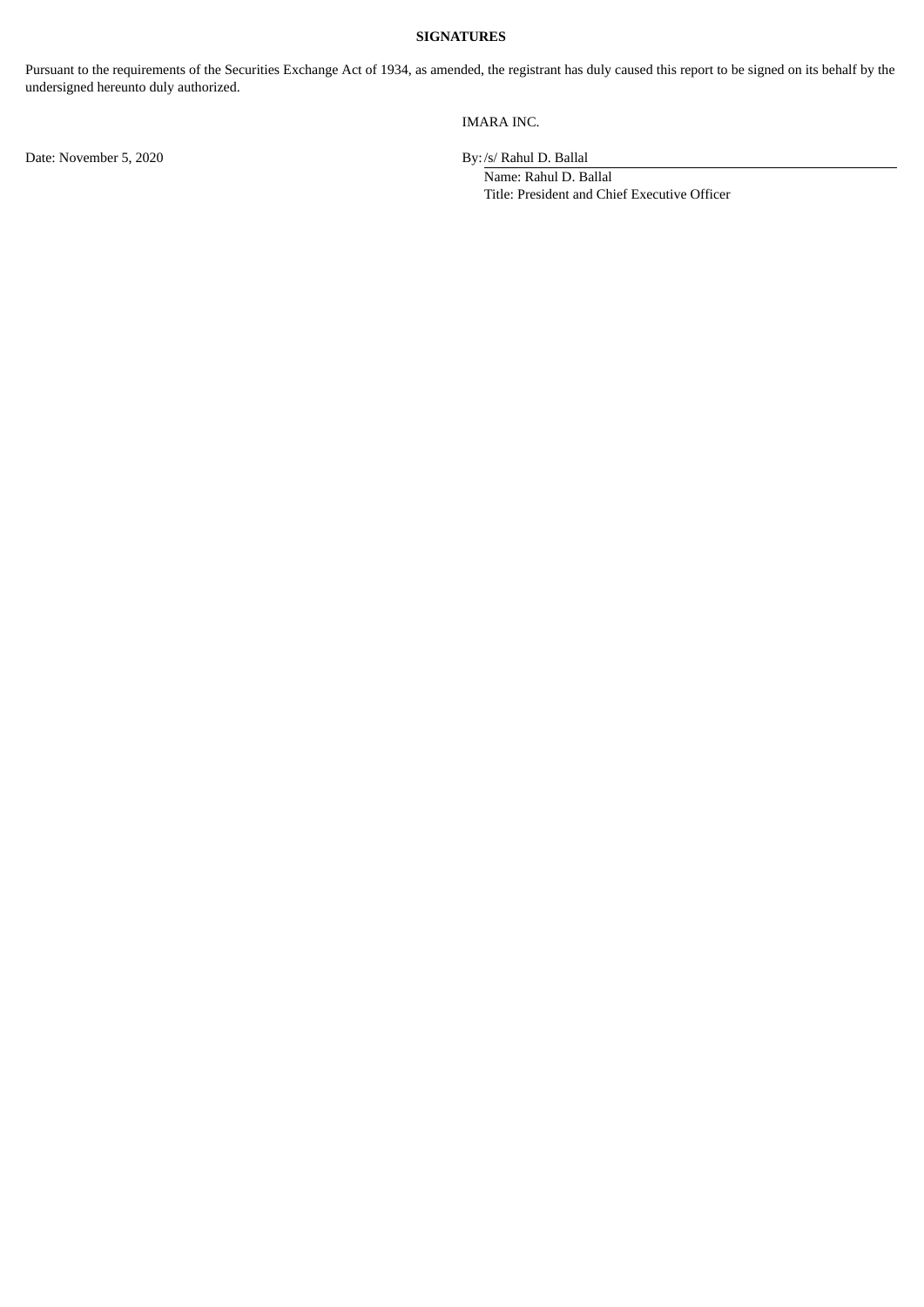<span id="page-3-0"></span>

## **Imara Reports Third Quarter 2020 Financial Results and Business Highlights**

*Patient Dosing Underway in Phase 2b clinical trials of IMR-687 in sickle cell disease and beta-thalassemia*

> *IMR-687 granted Orphan Drug designation from European Commission for sickle cell disease*

*Company to host conference call and live webcast today at 8:30 a.m. ET*

BOSTON, Nov. 5, 2020 – Imara Inc. (Nasdaq: IMRA), a clinical-stage biopharmaceutical company dedicated to developing and commercializing novel therapeutics to treat patients suffering from rare inherited genetic disorders of hemoglobin, today reported financial results for the third quarter ended September 30, 2020 and reviewed recent business highlights.

"We continue to advance IMR-687 across multiple indications and as part of global, multi-center clinical trials, despite COVID-19," said Rahul Ballal, Ph.D., President and Chief Executive Officer of Imara. "We have initiated patient dosing in our Phase 2b clinical trials of IMR-687 in both sickle cell disease and beta-thalassemia and have activated sites around the world. In addition, we also continued to make progress on the regulatory front as we were granted Orphan Drug designation by the European Commission for the treatment of patients with sickle cell disease."

Dr. Ballal continued, "We have also made important progress on our Phase 2a open label extension clinical trial in adult patients with sickle cell disease. In August 2020, we reported initial data from the first two patients in this clinical trial who had received at least six-months of treatment. The data indicated potential benefits of IMR-687 with respect to reported vaso-occlusive crises trends, healthcare facility use and associated biomarkers. We plan to report additional data from these two patients at the annual American Society of Hematology 2020 virtual meeting in December 2020. Importantly, enrollment in the open label extension clinical trial has increased to 23 patients and we expect to report additional data during the first quarter of 2021 on approximately 10 to 15 patients from the OLE clinical trial."

#### **Recent Corporate Highlights and Updates**

• **Patient Dosing Underway in Phase 2b Clinical Trials:** Imara dosed the first patients in both its Ardent Phase 2b sickle cell disease (SCD) clinical trial and its Forte Phase 2b beta-thalassemia clinical trial. Imara plans to report formal interim analyses from the Ardent and Forte Phase 2b clinical trials when 33 and 30 patients, respectively, have completed 24 weeks of treatment. Due to COVID-19 related recruitment delays, the company expects to report interim data from the Ardent and Forte Phase 2b clinical trials in the second half of 2021 rather than the first half of 2021 as originally planned.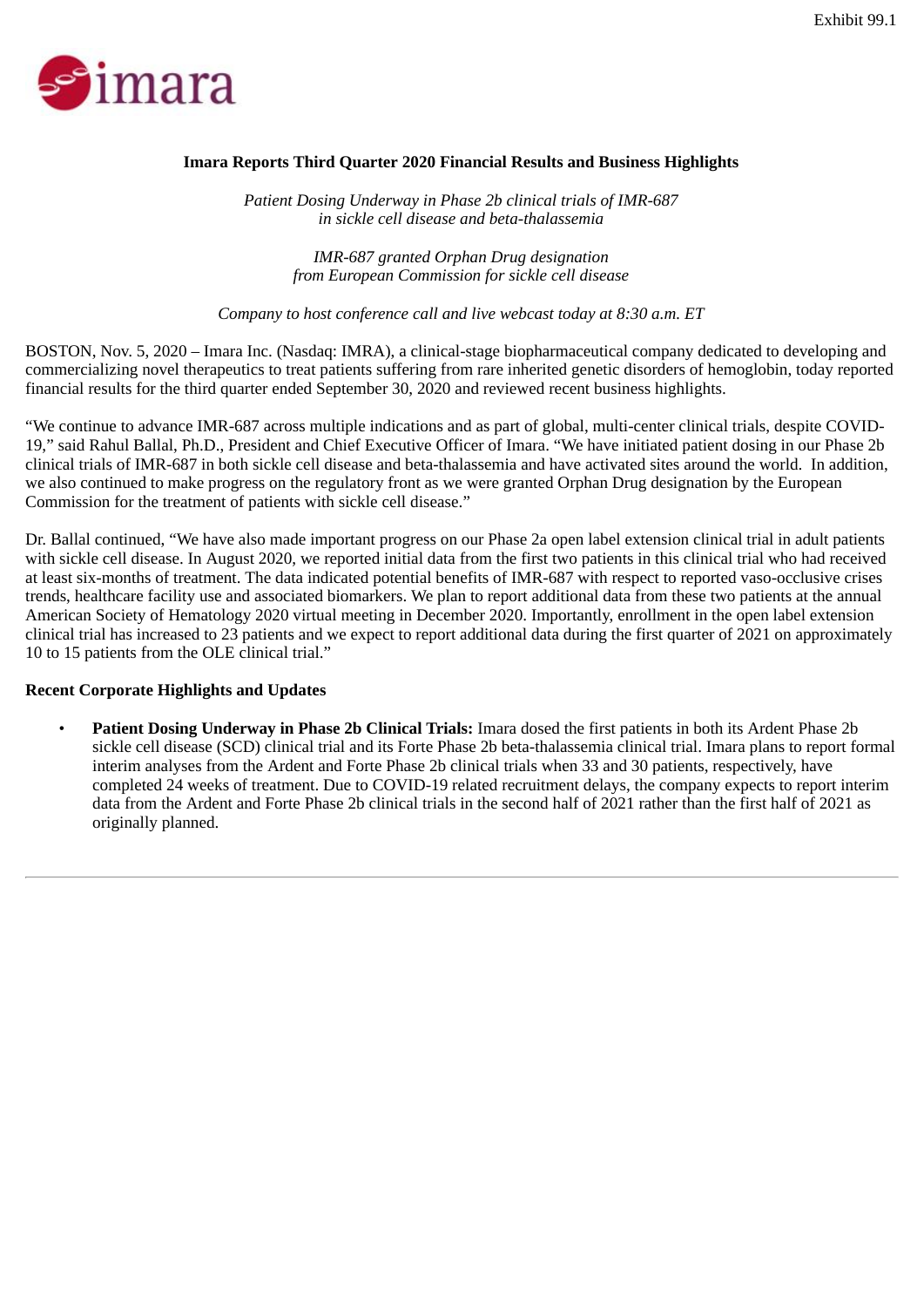- **Completed Dosing in Phase 2a Clinical Trial:** Imara completed dosing patients in the Phase 2a clinical trial in patients with SCD during the third quarter of 2020 and plans to report top-line data from this trial late in the fourth quarter of 2020. Imara also expects to report additional data from two patients in its ongoing Phase 2a open label extension (OLE) clinical trial in adult patients with SCD at the annual American Society of Hematology (ASH) 2020 virtual meeting in December 2020 as well as data from approximately 10 to 15 patients in the OLE clinical trial in the first quarter of 2021.
- **IMR-687 Granted Regulatory Designation:** The European Commission granted IMR-687 Orphan Disease designation for the treatment of SCD. IMR-687 has previously been granted Orphan Drug, Fast Track and Rare Pediatric Disease designations from the U.S. Food and Drug Administration (FDA) for the treatment of patients with SCD.
- **Expanded Pipeline:** Exploratory research indicating potential cardioprotective effects of IMR-687 in SCD and heart failure were presented at the 15th Annual Sickle Cell and Thalassemia Conference held virtually October 26-31, 2020. These results, which include analysis of a sub-set of SCD patients from the Phase 2a clinical trial, demonstrate that IMR-687 in combination with HU reduced N-terminal (NT)-pro hormone B-type natriuretic peptide (NT-proBNP), a biomarker used to measure cardiovascular risk. NT-proBNP is being measured as an exploratory endpoint in both the Ardent and Forte Phase-2b clinical trials. In addition, preclinical data in heart failure with preserved ejection fraction (HFpEF), also referred to as diastolic heart failure, were also presented, showing potential benefits of IMR-687 across several relevant cardiac biomarkers.

## **Third Quarter 2020 Financial Results**

- **Cash Position:** Cash, cash equivalents and investments were \$96.1 million as of September 30, 2020, as compared to cash, cash equivalents and investments of \$28.9 million as of December 31, 2019.
- **Research and Development Expenses:** Research and development expenses were \$9.5 million for the third quarter of 2020, as compared to \$5.1 million for the third quarter of 2019. The increase of \$4.4 million was primarily related to the development and manufacturing of clinical materials, clinical research and oversight of the Company's clinical trials and investigative fees related to the development of IMR-687, as well as increased personnel-related and other research and development operational costs.
- **General and Administrative Expenses:** General and administrative expenses were \$3.0 million for the third quarter of 2020, as compared to \$1.7 million for the third quarter of 2019. The increase of \$1.2 million was primarily due to increased personnel-related and other general and administrative operational costs as a result of operating as a public company.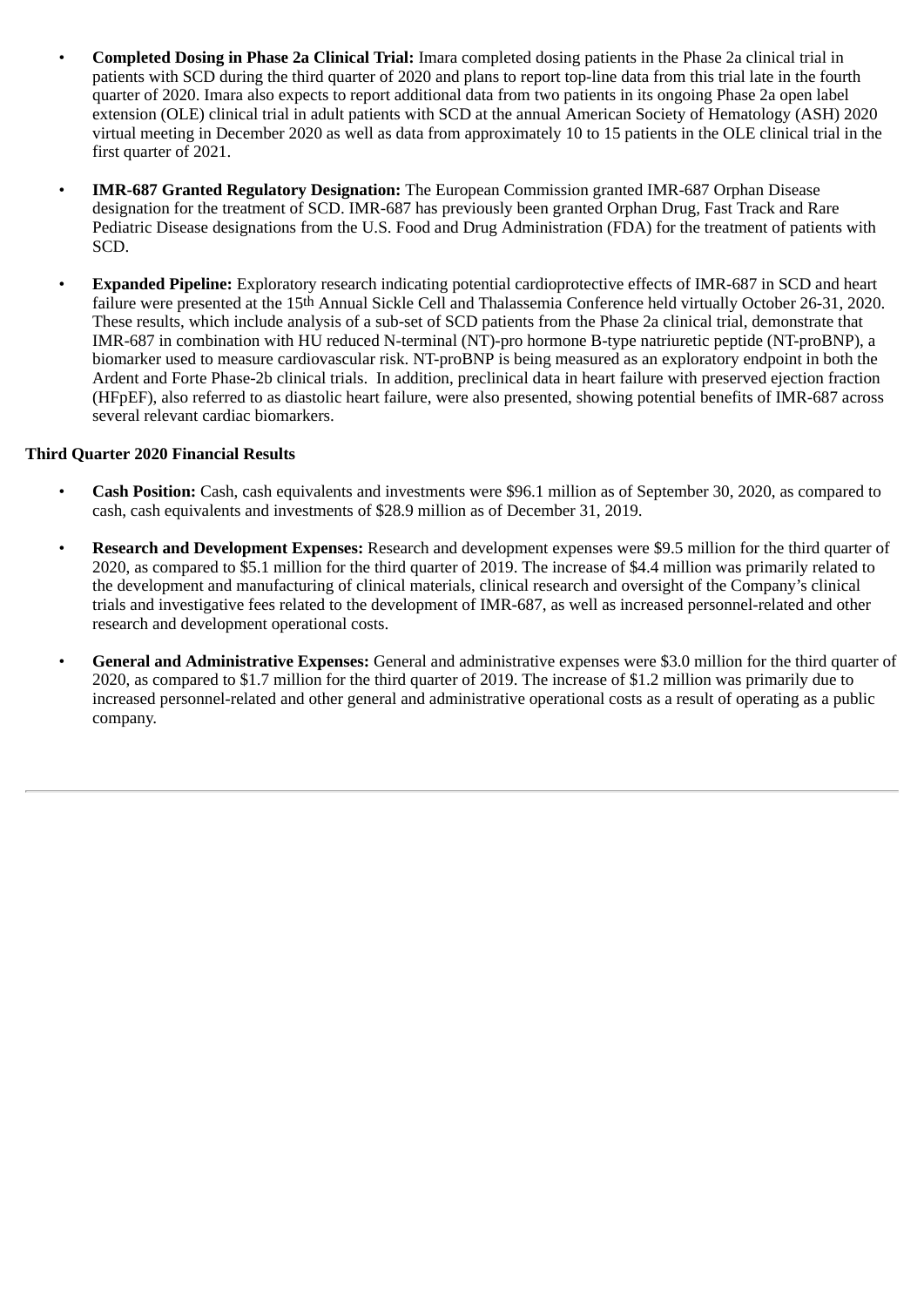• **Net Loss Attributable to Common Stockholders:** Net loss attributable to common stockholders was \$12.4 million, or \$0.72 per share, for the third quarter of 2020, as compared to a net loss of \$6.6 million, or \$9.43 per share, for the third quarter of 2019.

## **Financial Guidance**

The Company currently expects that its full-year 2020 research and development expenses will range between \$32 million and \$37 million rather than the \$35 million to \$40 million originally estimated and that its full-year 2020 general and administrative expenses will range between \$9 million and \$10 million. The Company expects that its cash, cash equivalents and investments as of September 30, 2020, will be sufficient to enable it to fund its planned operations into mid-2022.

## **Conference Call and Webcast Information**

Imara will host a conference call and live webcast today at 8:30 a.m. ET to discuss its third quarter 2020 financial results and other business updates.

The live webcast will be available under "Events and Presentations" in the Investors section of the Company's website at imaratx.com. The conference call can be accessed by dialing 1 (833) 519-1307 (U.S. domestic) or +1 (914) 800-3873 (international) and referring to conference ID 7573255. A replay of the webcast will be archived on the Imara website following the presentation.

### **About Imara**

Imara Inc. is a clinical-stage biotechnology company dedicated to developing and commercializing novel therapeutics to treat patients suffering from rare inherited genetic disorders of hemoglobin. Imara is currently advancing IMR-687, a highly selective, potent small molecule inhibitor of PDE9 that is an oral, once-a-day, potentially disease-modifying treatment for sickle cell disease and beta-thalassemia. IMR-687 is being designed to have a multimodal mechanism of action that acts on red blood cells, white blood cells, adhesion mediators and other cell types. For more information, please visit www.imaratx.com.

## **Cautionary Note Regarding Forward-Looking Statements**

Statements in this press release about future expectations, plans and prospects, as well as any other statements regarding matters that are not historical facts, may constitute "forward-looking statements" within the meaning of The Private Securities Litigation Reform Act of 1995. These statements include, but are not limited to, statements made by Dr. Ballal in this press release and statements relating to (i) the timing for reporting and the quality of data from the Phase 2a and OLE clinical trials evaluating IMR-687 in patients with sickle cell disease, (ii) the design and timing of the Company's Phase 2b clinical trials in patients with sickle cell disease and beta-thalassemia, (iii) the Company's development plans and preclinical studies of IMR-687 in heart failure with preserved ejection fraction; (iv) the Company's beliefs regarding the strength of its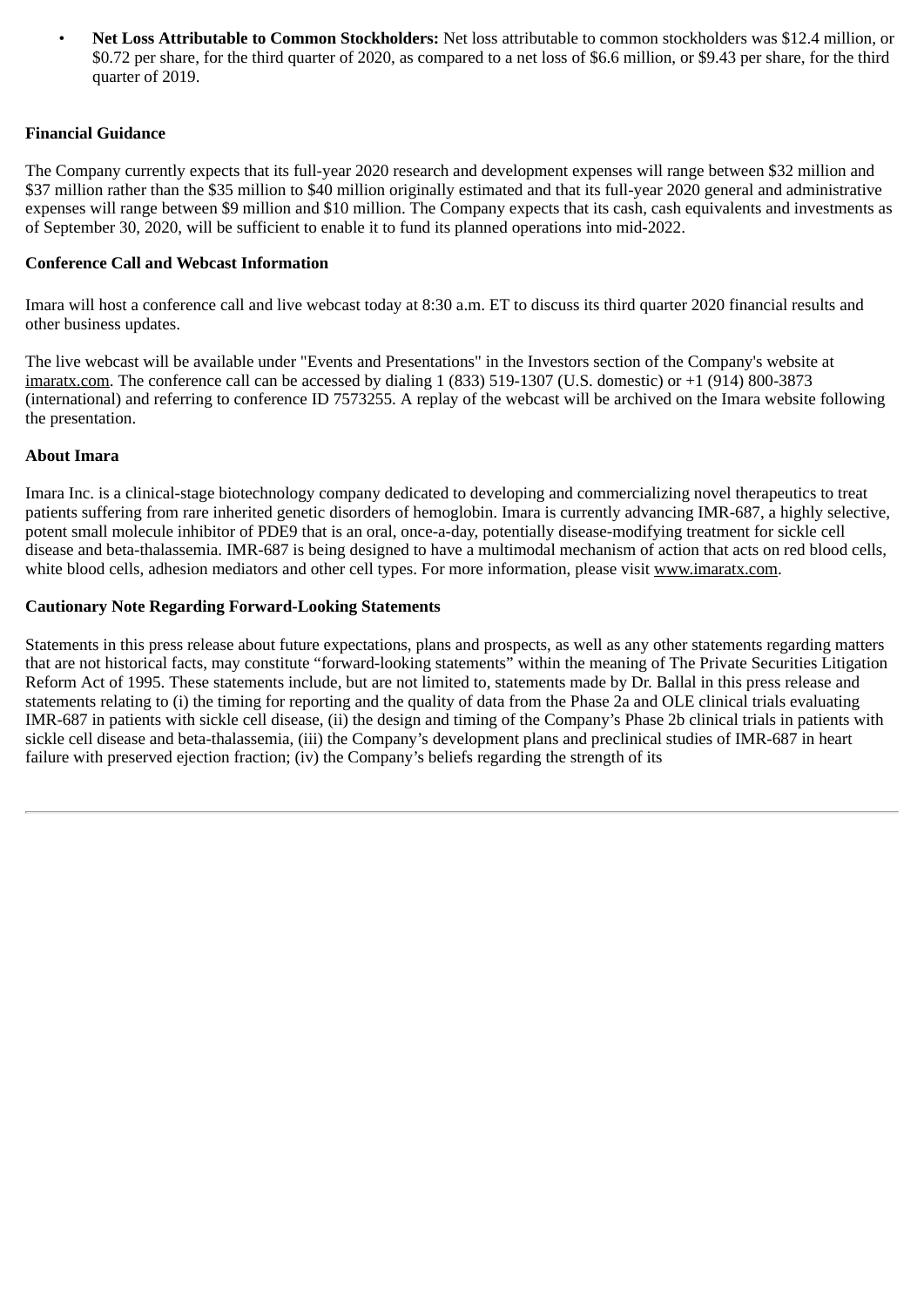preclinical and clinical data, the therapeutic potential of IMR-687 and advancement of its clinical program, and (v) financial guidance regarding the Company's projected operating expenses and sufficiency of the Company's capital resources to fund its operations into mid-2022. The words "anticipate," "believe," "continue," "could," "estimate," "expect," "intend," "may," "plan," "potential," "predict," "project," "should," "target," "will," "would" and similar expressions are intended to identify forwardlooking statements, although not all forward-looking statements contain these identifying words. Actual results may differ materially from those indicated by such forward-looking statements as a result of various important factors, including: the impact of extraordinary external events, such as the risks and uncertainties resulting from the impact of the COVID-19 pandemic on the Company's business, operations, strategy, goals and anticipated milestones, including its ongoing and planned research activities and ability to conduct and readout data from its ongoing Phase 2a clinical trial of IMR-687 in sickle cell disease and its ability to enroll, dose and readout data from its open label extension clinical trial of IMR-687 in sickle cell disease and its Phase 2b clinical trials of IMR-687 in sickle cell disease and beta-thalassemia; the Company's ability to advance the development of IMR-687 under the timelines it projects in current and future clinical trials, demonstrate in any current and future clinical trials the requisite safety and efficacy of IMR-687, replicate scientific and non-clinical data in clinical trials, obtain and maintain necessary regulatory approvals, obtain, maintain and enforce necessary patent and other intellectual property protection, identify, enter into and maintain collaboration agreements with third parties, manage competition, manage expenses, raise the substantial additional capital needed to achieve its business objectives, attract and retain qualified personnel, and successfully execute on its business strategies; and other factors discussed in the "Risk Factors" section of the Company's most recent Quarterly Report on Form 10- Q, which is on file with the Securities and Exchange Commission and in other filings that the Company makes with the Securities and Exchange Commission in the future. Any forward-looking statements contained in this press release speak only as of the date hereof, and the Company expressly disclaims any obligation to update any forward-looking statement, whether as a result of new information, future events or otherwise.

#### **Media Contact:**

Gina Nugent Ten Bridge Communications 617-460-3579 gina@tenbridgecommunications.com

## **Investor Contact:**

Michael Gray 617-835-4061 mgray@imaratx.com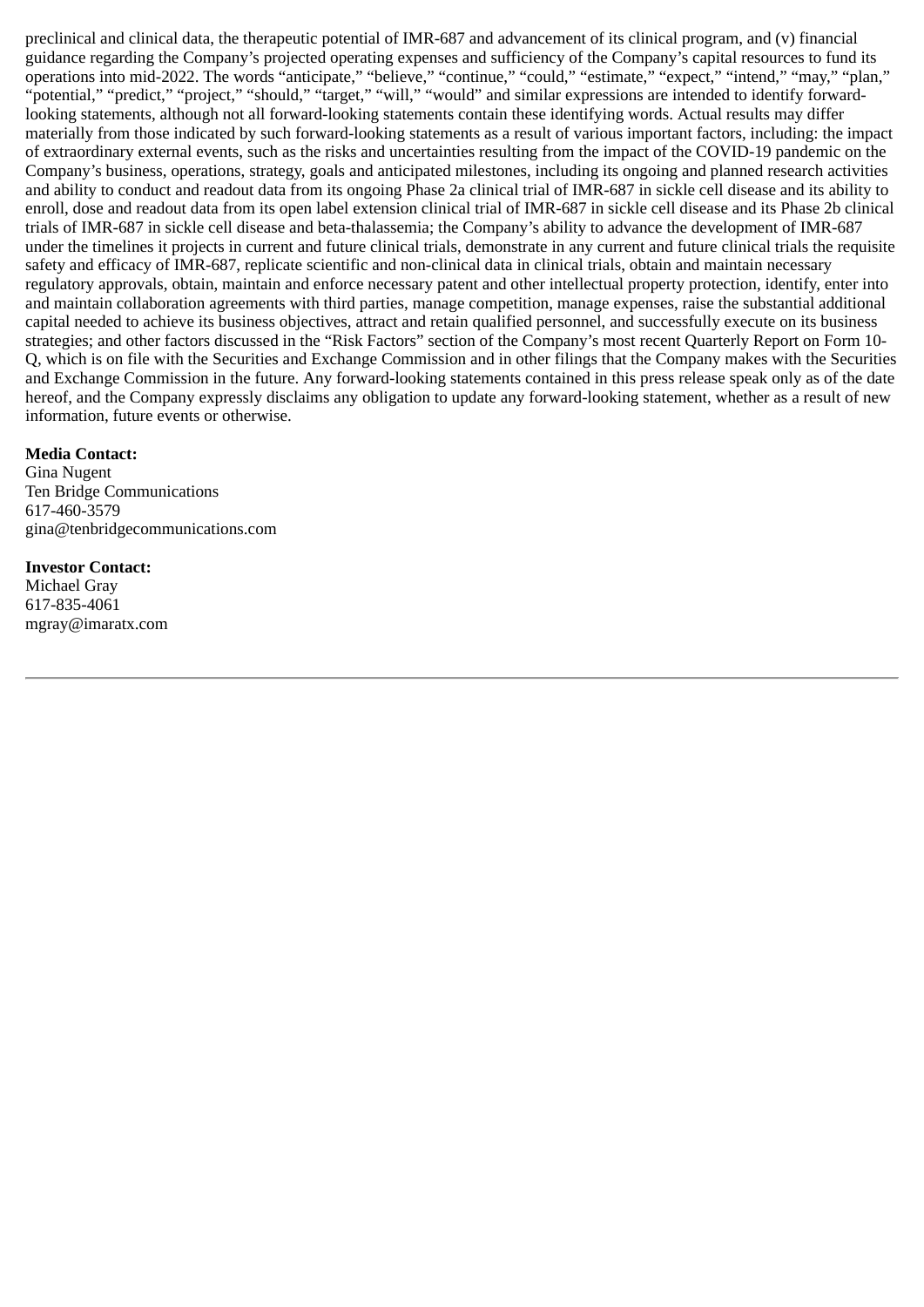#### **IMARA INC.**

#### **CONDENSED CONSOLIDATED BALANCE SHEET DATA**

#### **(in thousands) (Unaudited)**

|                                        | September 30,<br>2020 | December 31,<br>2019 |           |  |
|----------------------------------------|-----------------------|----------------------|-----------|--|
| Cash, cash equivalents and investments | 96,089                | Ъ                    | 28,907    |  |
| Working capital <sup>(1)</sup>         | 94,401                |                      | 26,426    |  |
| Total assets                           | 100,175               |                      | 33,298    |  |
| <b>Total liabilities</b>               | 5,477                 |                      | 4,382     |  |
| Convertible preferred stock            |                       |                      | 77,764    |  |
| Accumulated deficit                    | (84,595)              |                      | (54, 753) |  |
| Total stockholders' equity (deficit)   | 94,698                |                      | (48, 848) |  |
|                                        |                       |                      |           |  |

(1) Working capital is defined as current assets less current liabilities.